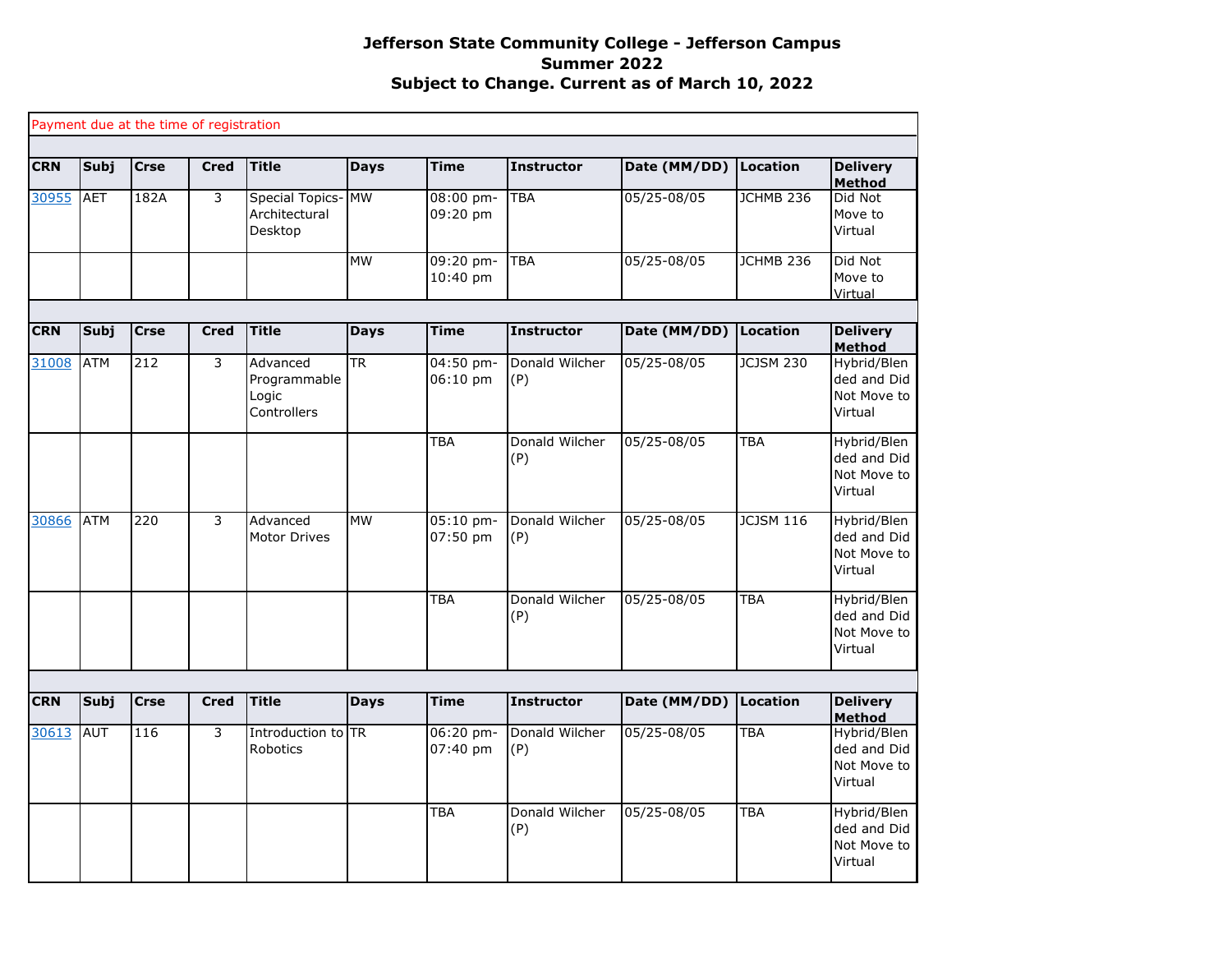|            |            | Payment due at the time of registration |                |                                                               |                        |                                       |                                          |                            |                  |                                                                     |
|------------|------------|-----------------------------------------|----------------|---------------------------------------------------------------|------------------------|---------------------------------------|------------------------------------------|----------------------------|------------------|---------------------------------------------------------------------|
| 30692      | AUT        | 130                                     | 3              | Fundamentals<br>of Industrial<br>Hydraulics and<br>Pneumatics | <b>IMW</b>             | 06:20 pm-<br>07:40 pm                 | <b>TBA</b>                               | 05/25-08/05                | <b>JCJSM 106</b> | Hybrid/Blen<br>ded and Did<br>Not Move to<br>Virtual                |
|            |            |                                         |                |                                                               |                        | <b>TBA</b>                            | <b>TBA</b>                               | 05/25-08/05                | <b>TBA</b>       | Hybrid/Blen<br>ded and Did<br>Not Move to<br>Virtual                |
| 30661      | <b>AUT</b> | 213                                     | 3              | Robotics<br>Project                                           | <b>MW</b>              | 01:25 pm-<br>03:45 pm                 | <b>TBA</b>                               | 05/25-08/05                | JCRCH 007        | Hybrid/Blen<br>ded and Did<br>Not Move to<br>Virtual                |
|            |            |                                         |                |                                                               |                        | <b>TBA</b>                            | <b>TBA</b>                               | 05/25-08/05                | <b>TBA</b>       | Hybrid/Blen<br>ded and Did<br>Not Move to<br>Virtual                |
|            |            |                                         |                |                                                               |                        |                                       |                                          |                            |                  |                                                                     |
| <b>CRN</b> | Subj       | <b>Crse</b>                             | <b>Cred</b>    | <b>Title</b>                                                  | <b>Days</b>            | <b>Time</b>                           | <b>Instructor</b>                        | Date (MM/DD)               | Location         | <b>Delivery</b>                                                     |
|            |            |                                         |                |                                                               |                        |                                       |                                          |                            |                  | Method                                                              |
| 30938      | <b>BIO</b> | 101                                     | $\overline{4}$ | Introduction to MW<br>Biology I                               |                        | 08:30 am-<br>10:30 am                 | <b>TBA</b>                               | 05/25-08/05                | JCRCH 245        | Did Not<br>Move to                                                  |
|            |            |                                         |                |                                                               | <b>MW</b>              | 10:30 am-<br>$11:50$ am               | <b>TBA</b>                               | 05/25-08/05                | JCRCH 243        | Virtual<br>Did Not<br>Move to                                       |
| 30940      | <b>BIO</b> | 103                                     | $\overline{4}$ | Principles of<br>Biology I                                    | <b>TR</b>              | $01:00$ pm-<br>03:00 pm               | Evan Robert<br>Boitet (P)                | 05/25-08/05                | <b>JCRCH 235</b> | Virtual<br>Did Not<br>Move to                                       |
|            |            |                                         |                |                                                               | $\overline{\text{TR}}$ | 03:00 pm-<br>04:20 pm                 | Evan Robert<br>Boitet (P)                | 05/25-08/05                | <b>JCRCH 241</b> | Virtual<br>Did Not<br>Move to<br>Virtual                            |
| 30942      | <b>BIO</b> | 103                                     | 4              | Principles of<br>Biology I                                    | <b>MW</b>              | 09:00 am-<br>$10:20$ am<br><b>TBA</b> | Evan Robert<br>Boitet (P)<br>Evan Robert | 05/25-08/05<br>05/25-08/05 | JCRCH 241        | Hybrid/Blen<br>ded and Did<br>Not Move to<br>Virtual<br>Hybrid/Blen |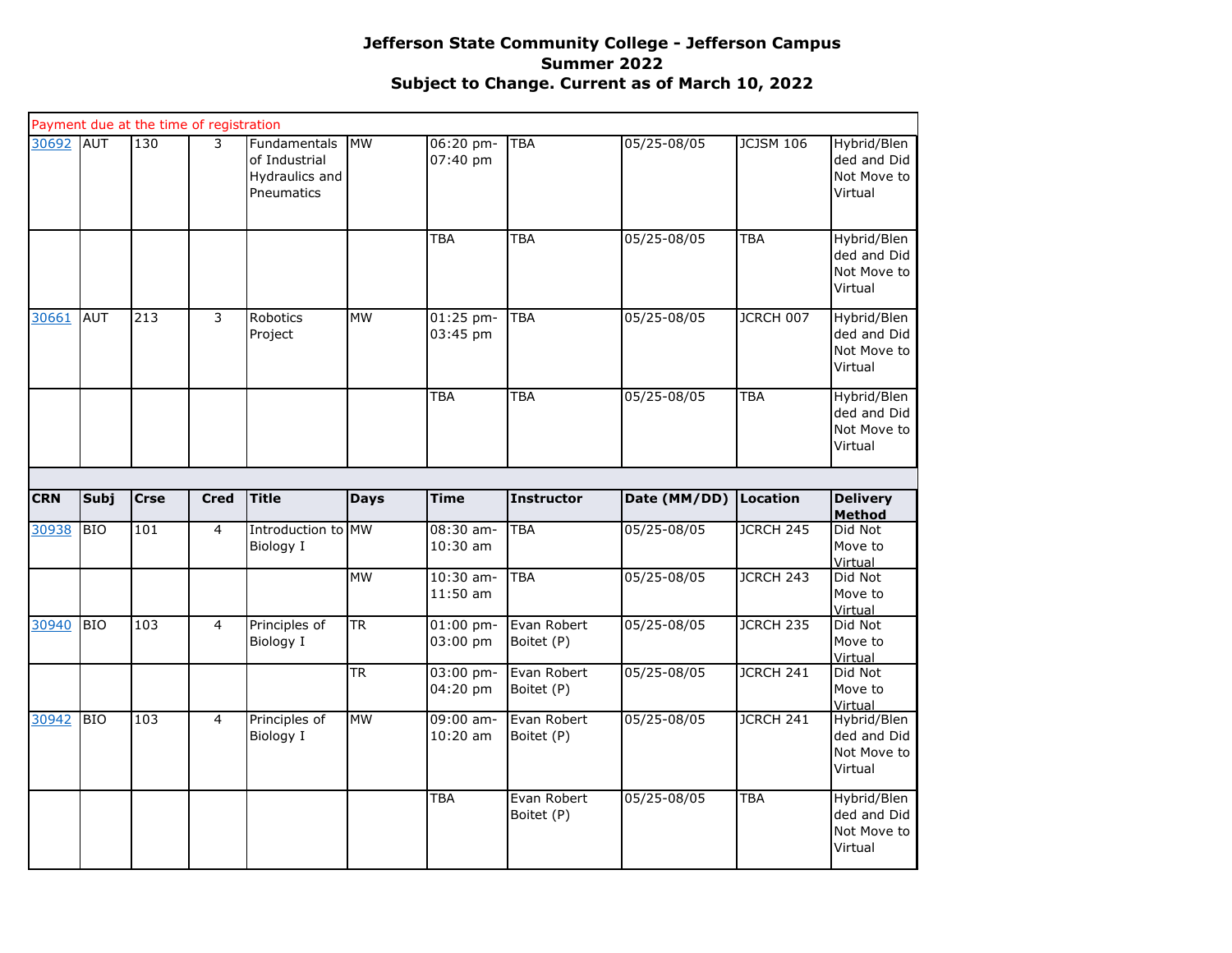|       |            | Payment due at the time of registration |                |                                             |                         |                           |                              |             |            |                                                      |
|-------|------------|-----------------------------------------|----------------|---------------------------------------------|-------------------------|---------------------------|------------------------------|-------------|------------|------------------------------------------------------|
| 30943 | <b>BIO</b> | 201                                     | 4              | <b>Human</b><br>Anatomy and<br>Physiology I | <b>MW</b>               | 05:30 pm-<br>07:30 pm     | <b>TBA</b>                   | 05/25-08/05 | JCRCH 244  | Did Not<br>Move to<br>Virtual                        |
|       |            |                                         |                |                                             | <b>MW</b>               | 07:30 pm-<br>08:50 pm     | <b>TBA</b>                   | 05/25-08/05 | JCRCH 240  | Did Not<br>Move to<br>Virtual                        |
| 30944 | <b>BIO</b> | 201                                     | $\overline{4}$ | Human<br>Anatomy and<br>Physiology I        | $\overline{\text{TR}}$  | $09:00$ am-<br>$11:00$ am | Evan Robert<br>Boitet (P)    | 05/25-08/05 | JCRCH 244  | Did Not<br>Move to<br>Virtual                        |
|       |            |                                         |                |                                             | $\overline{\text{TR}}$  | $11:00$ am-<br>12:20 pm   | Evan Robert<br>Boitet (P)    | 05/25-08/05 | JCRCH 240  | Did Not<br>Move to<br>Virtual                        |
| 30945 | <b>BIO</b> | 201                                     | $\overline{4}$ | Human<br>Anatomy and<br>Physiology I        | $\overline{\mathsf{T}}$ | $09:00$ am-<br>11:40 am   | Erin Kimberley<br>Arnold (P) | 05/25-08/05 | JCRCH 240  | Hybrid/Blen<br>ded and Did<br>Not Move to<br>Virtual |
|       |            |                                         |                |                                             |                         | <b>TBA</b>                | Erin Kimberley<br>Arnold (P) | 05/25-08/05 | <b>TBA</b> | Hybrid/Blen<br>ded and Did<br>Not Move to<br>Virtual |
| 30946 | <b>BIO</b> | 201                                     | $\overline{4}$ | Human<br>Anatomy and<br>Physiology I        | T                       | 05:30 pm-<br>08:10 pm     | <b>TBA</b>                   | 05/25-08/05 | JCRCH 240  | Hybrid/Blen<br>ded and Did<br>Not Move to<br>Virtual |
|       |            |                                         |                |                                             |                         | TBA                       | <b>TBA</b>                   | 05/25-08/05 | <b>TBA</b> | Hybrid/Blen<br>ded and Did<br>Not Move to<br>Virtual |
| 30947 | <b>BIO</b> | 202                                     | $\overline{4}$ | Human<br>Anatomy and<br>Physiology II       | <b>TR</b>               | $08:30$ am-<br>10:30 am   | TBA                          | 05/25-08/05 | JCRCH 245  | Did Not<br>Move to<br>Virtual                        |
|       |            |                                         |                |                                             | <b>TR</b>               | 10:45 am-<br>12:05 pm     | TBA                          | 05/25-08/05 | JCRCH 232  | Did Not<br>Move to<br>Virtual                        |
| 30948 | <b>BIO</b> | 202                                     | $\overline{4}$ | Human<br>Anatomy and<br>Physiology II       | $\mathsf{R}$            | 05:30 pm-<br>08:10 pm     | Charles J<br>Venglarik (P)   | 05/25-08/05 | JCRCH 232  | Hybrid/Blen<br>ded and Did<br>Not Move to<br>Virtual |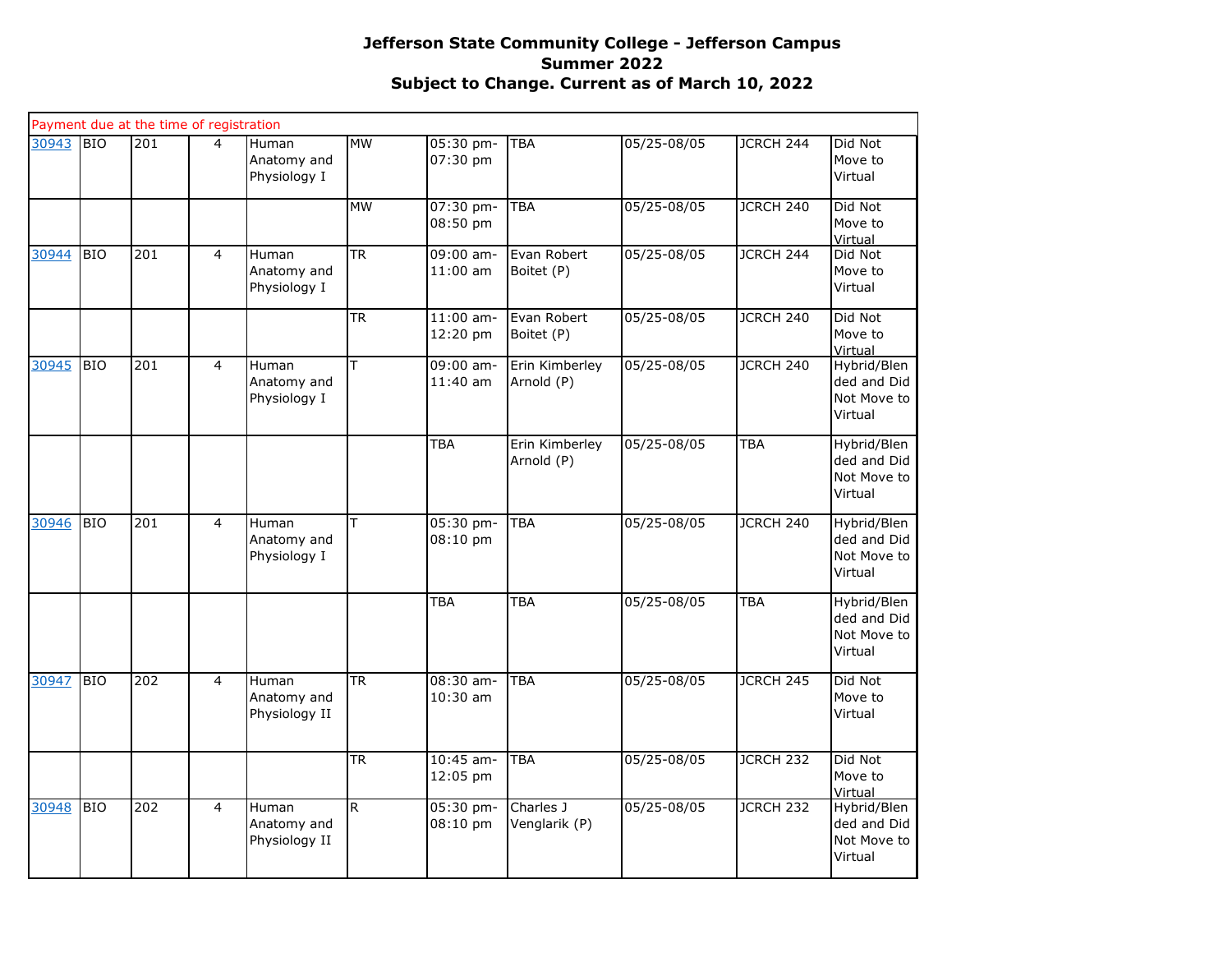|            |             | Payment due at the time of registration |                |                                              |             |                           |                              |              |                  |                                                      |
|------------|-------------|-----------------------------------------|----------------|----------------------------------------------|-------------|---------------------------|------------------------------|--------------|------------------|------------------------------------------------------|
|            |             |                                         |                |                                              |             | <b>TBA</b>                | Charles J<br>Venglarik (P)   | 05/25-08/05  | <b>TBA</b>       | Hybrid/Blen<br>ded and Did<br>Not Move to<br>Virtual |
| 30949      | <b>BIO</b>  | 220                                     | $\overline{4}$ | General<br>Microbiology                      | <b>MW</b>   | $08:30$ am-<br>09:50 am   | Erin Kimberley<br>Arnold (P) | 05/25-08/05  | JCRCH 235        | Did Not<br>Move to<br>Virtual                        |
|            |             |                                         |                |                                              | <b>MW</b>   | 09:55 am-<br>12:35 pm     | Erin Kimberley<br>Arnold (P) | 05/25-08/05  | JCRCH 230        | Did Not<br>Move to<br>Virtual                        |
| 30950      | <b>BIO</b>  | 220                                     | $\overline{4}$ | General<br>Microbiology                      | <b>MW</b>   | 05:30 pm-<br>08:30 pm     | Charles J<br>Venglarik (P)   | 05/25-08/05  | JCRCH 230        | Hybrid/Blen<br>ded and Did<br>Not Move to<br>Virtual |
|            |             |                                         |                |                                              |             | <b>TBA</b>                | Charles J<br>Venglarik (P)   | 05/25-08/05  | <b>TBA</b>       | Hybrid/Blen<br>ded and Did<br>Not Move to<br>Virtual |
|            |             |                                         |                |                                              |             |                           |                              |              |                  |                                                      |
| <b>CRN</b> | Subj        | <b>Crse</b>                             | <b>Cred</b>    | <b>Title</b>                                 | <b>Days</b> | <b>Time</b>               | <b>Instructor</b>            | Date (MM/DD) | Location         | <b>Delivery</b><br><b>Method</b>                     |
| 30258      | <b>BET</b>  | 240                                     | $\overline{4}$ | Clinical On-<br>Site Study                   | <b>WR</b>   | 08:30 am-<br>02:30 pm     | Eric B Carwell<br>(P)        | 05/25-08/05  | MS007 000        | Hybrid/Blen<br>ded and Did<br>Not Move to<br>Virtual |
|            |             |                                         |                |                                              | F           | 08:30 am-<br>02:30 pm     | Eric B Carwell<br>(P)        | 05/25-08/05  | MS007 000        | Hybrid/Blen<br>ded and Did<br>Not Move to<br>Virtual |
|            |             |                                         |                |                                              |             |                           |                              |              |                  |                                                      |
| <b>CRN</b> | <b>Subj</b> | <b>Crse</b>                             | <b>Cred</b>    | Title                                        | <b>Days</b> | <b>Time</b>               | <b>Instructor</b>            | Date (MM/DD) | Location         | <b>Delivery</b><br><b>Method</b>                     |
| 30980      | <b>CHM</b>  | 104                                     | $\overline{4}$ | Introduction to MW<br>Inorganic<br>Chemistry |             | $08:30$ am-<br>$10:30$ am | <b>TBA</b>                   | 05/25-08/05  | <b>JCCAR 217</b> | Web<br>Required<br>and Did Not<br>Move to<br>Virtual |
|            |             |                                         |                |                                              | <b>MW</b>   | $10:45$ am-<br>12:45 pm   | <b>TBA</b>                   | 05/25-08/05  | <b>JCCAR 202</b> | Web<br>Required<br>and Did Not<br>Move to<br>Virtual |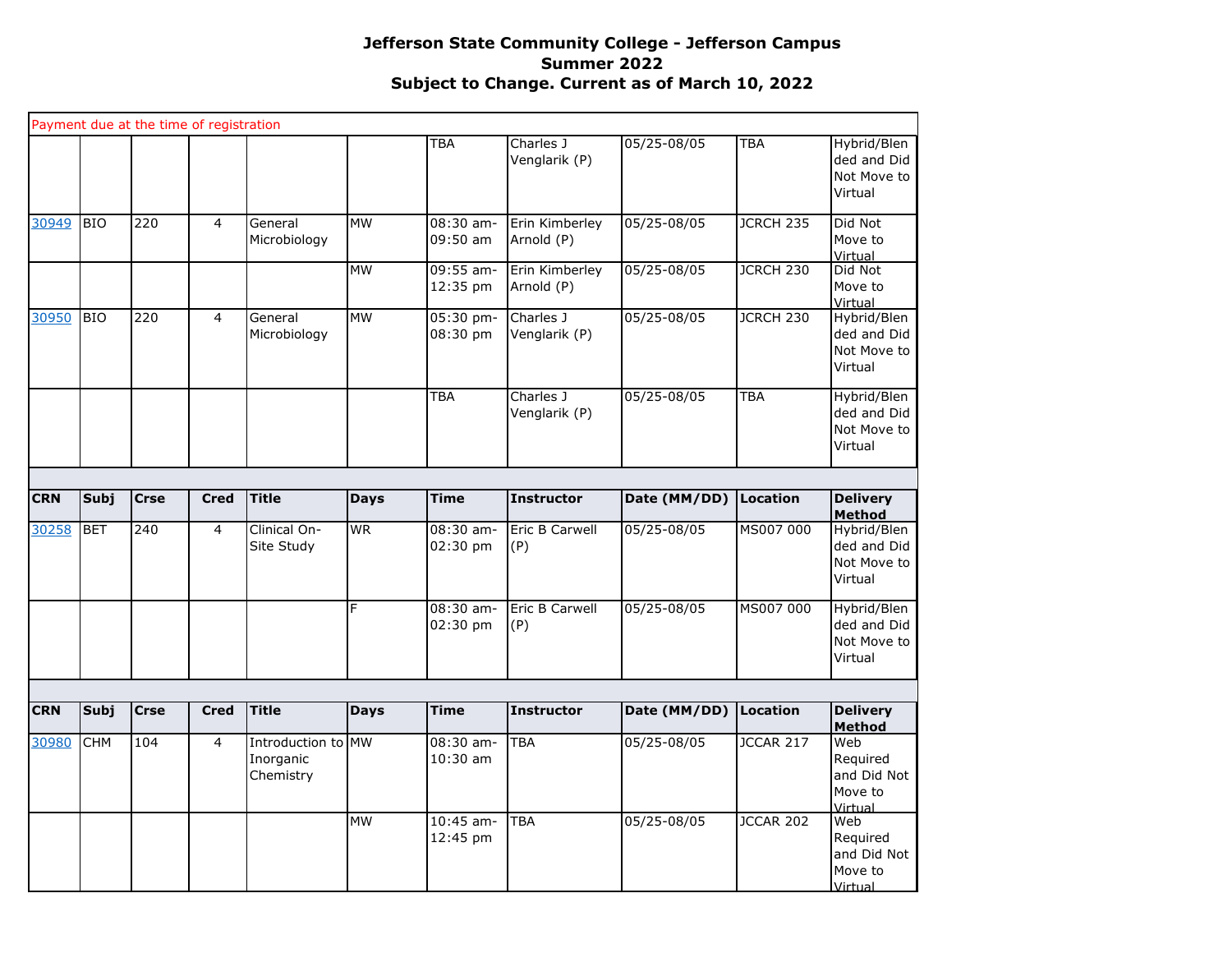|            |             | Payment due at the time of registration |                |                                                                  |             |                         |                             |              |                  |                                                      |
|------------|-------------|-----------------------------------------|----------------|------------------------------------------------------------------|-------------|-------------------------|-----------------------------|--------------|------------------|------------------------------------------------------|
| 30981      | <b>CHM</b>  | 105                                     | $\overline{4}$ | Introduction to W<br>Organic<br>Chemistry                        |             | $01:00$ pm-<br>05:00 pm | Lisa Alexandria<br>Nagy (P) | 05/25-08/05  | JCCAR 202        | Hybrid/Blen<br>ded and Did<br>Not Move to<br>Virtual |
|            |             |                                         |                |                                                                  |             | <b>TBA</b>              | Lisa Alexandria<br>Nagy (P) | 05/25-08/05  | JCCAR 217        | Hybrid/Blen<br>ded and Did<br>Not Move to<br>Virtual |
|            |             |                                         |                |                                                                  |             |                         |                             |              |                  |                                                      |
| <b>CRN</b> | Subj        | <b>Crse</b>                             | <b>Cred</b>    | <b>Title</b>                                                     | <b>Days</b> | <b>Time</b>             | <b>Instructor</b>           | Date (MM/DD) | Location         | <b>Delivery</b><br><b>Method</b>                     |
| 30597      | <b>CHD</b>  | 215                                     | 3              | Supervised<br>Practical<br>Experience in<br>Child<br>Development |             | <b>TBA</b>              | <b>TBA</b>                  | 05/25-08/05  | <b>JCBDH 111</b> |                                                      |
| 30954      | <b>CHD</b>  | 219                                     | $\overline{2}$ | Supervised<br>Practical<br>Experience                            |             | TBA                     | <b>TBA</b>                  | 05/25-08/05  | TBA              | Did Not<br>Move to<br>Virtual                        |
|            |             |                                         |                |                                                                  |             |                         |                             |              |                  |                                                      |
| <b>CRN</b> | Subj        | <b>Crse</b>                             | <b>Cred</b>    | <b>Title</b>                                                     | <b>Days</b> | <b>Time</b>             | <b>Instructor</b>           | Date (MM/DD) | Location         | <b>Delivery</b><br><b>Method</b>                     |
| 30263      | <b>CDT</b>  | 205                                     | 3              | <b>Fundamentals</b><br>of Surveying                              | <b>IMW</b>  | 05:05 pm-<br>06:25 pm   | Seyed M Safavi<br>(P)       | 05/25-08/05  | JCHMB 111        | Did Not<br>Move to<br>Virtual                        |
|            |             |                                         |                |                                                                  | <b>MW</b>   | 06:25 pm-<br>07:45 pm   | Seyed M Safavi<br>(P)       | 05/25-08/05  | JCHMB 111        | Did Not<br>Move to<br>Virtual                        |
|            |             |                                         |                |                                                                  |             |                         |                             |              |                  |                                                      |
| <b>CRN</b> | Subj        | <b>Crse</b>                             | <b>Cred</b>    | <b>Title</b>                                                     | <b>Days</b> | <b>Time</b>             | <b>Instructor</b>           | Date (MM/DD) | Location         | <b>Delivery</b><br><b>Method</b>                     |
| 30677      | <b>CMT</b>  | 101S                                    | 3              | Construction<br>Materials and<br>Methods                         | <b>TR</b>   | 05:45 pm-<br>07:45 pm   | Seyed M Safavi<br>(P)       | 05/25-08/05  | JCHMB 236        | Did Not<br>Move to<br>Virtual                        |
| 30675      | <b>CMT</b>  | 102                                     | 3              | Construction<br>Blueprint<br>Reading                             | <b>MW</b>   | 08:00 pm-<br>10:00 pm   | Seyed M Safavi<br>(P)       | 05/25-08/05  | JCHMB 226        | Did Not<br>Move to<br>Virtual                        |
|            |             |                                         |                |                                                                  |             |                         |                             |              |                  |                                                      |
| <b>CRN</b> | <b>Subj</b> | <b>Crse</b>                             | <b>Cred</b>    | <b>Title</b>                                                     | <b>Days</b> | <b>Time</b>             | <b>Instructor</b>           | Date (MM/DD) | Location         | <b>Delivery</b><br>Method                            |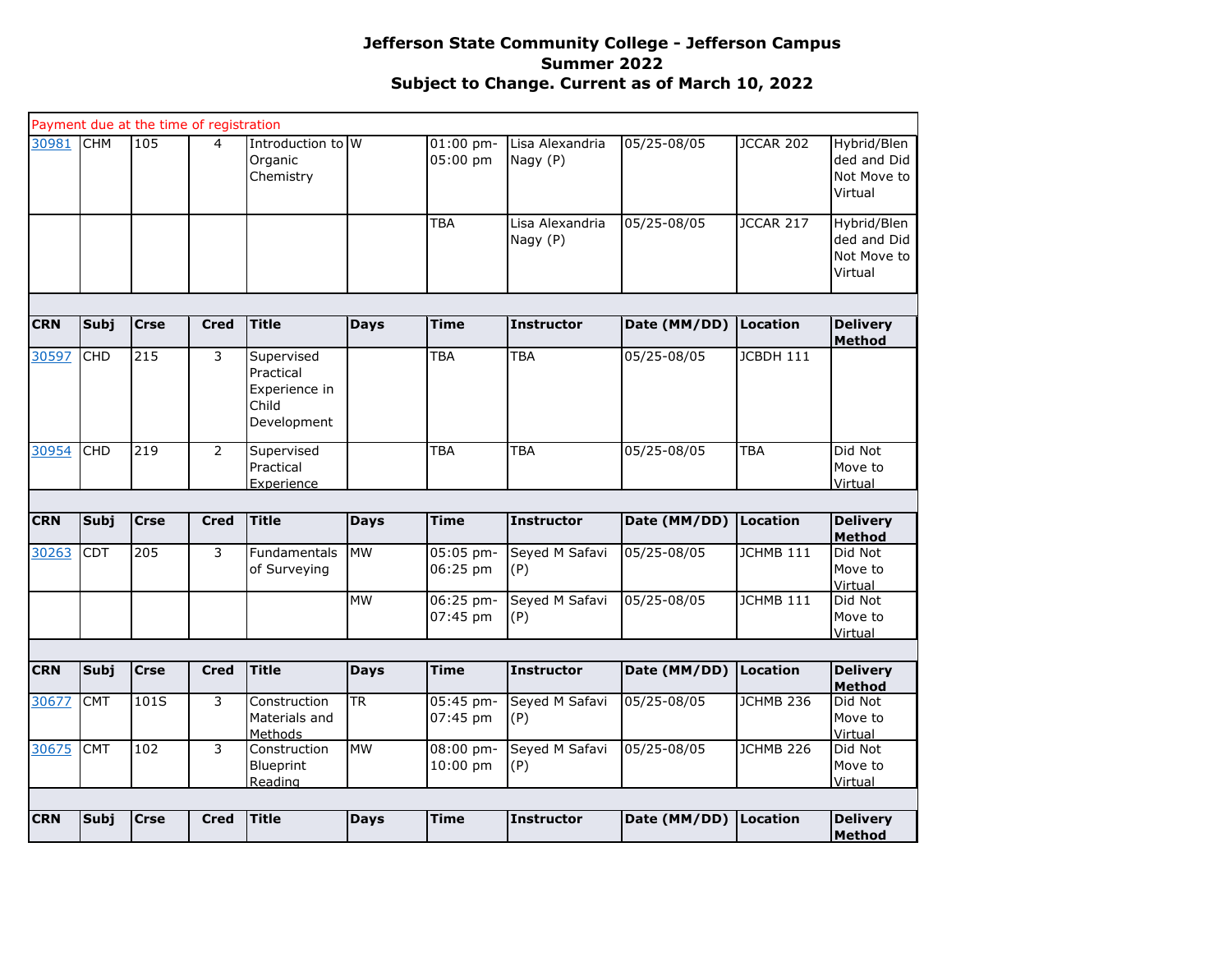| <b>CRN</b> | Subj       | <b>Crse</b>                             | <b>Cred</b>  | <b>Title</b>                       | <b>Days</b> | <b>Time</b>               | <b>Instructor</b>     | Date (MM/DD) Location      |                  | <b>Delivery</b><br><b>Method</b>                     |
|------------|------------|-----------------------------------------|--------------|------------------------------------|-------------|---------------------------|-----------------------|----------------------------|------------------|------------------------------------------------------|
|            |            |                                         |              |                                    |             |                           |                       |                            |                  |                                                      |
|            |            |                                         |              |                                    |             |                           |                       |                            |                  | Virtual                                              |
| 30937      | <b>ENG</b> | 251                                     | 3            | American<br>Literature I           | <b>MW</b>   | 10:45 am-<br>12:45 pm     | John G Merrill<br>(P) | 05/25-08/05                | <b>JCBDH 216</b> | Did Not<br>Move to                                   |
|            |            |                                         |              | Composition I                      |             | 10:30 am                  | Wyatt (P)             |                            |                  | Move to<br>Virtual                                   |
| 30936      | <b>ENG</b> | 101                                     | 3            | English                            | <b>MW</b>   | 08:30 am-                 | <b>Heather Marie</b>  | $\overline{05}/25 - 08/05$ | JCBDH 216        | Did Not                                              |
| <b>CRN</b> | Subj       | <b>Crse</b>                             | <b>Cred</b>  | <b>Title</b>                       | <b>Days</b> | <b>Time</b>               | Instructor            | Date (MM/DD)               | Location         | <b>Delivery</b><br><b>Method</b>                     |
|            |            |                                         |              |                                    |             |                           |                       |                            |                  |                                                      |
|            |            |                                         |              | Medical<br>Technician<br>Clinical  |             |                           |                       |                            |                  |                                                      |
| 30897      | EMS        | 119                                     | $\mathbf{1}$ | Emergency                          |             | <b>TBA</b>                | <b>TBA</b>            | 05/25-08/05                | MS007 000        |                                                      |
| 30896      | <b>EMS</b> | 118                                     | 9            | Emergency<br>Medical<br>Technician | <b>MTWR</b> | 06:00 pm-<br>10:00 pm     | <b>TBA</b>            | 05/25-08/05                | JCGLB 238        | Hybrid/Blen<br>ded and Did<br>Not Move to<br>Virtual |
| <b>CRN</b> | Subj       | <b>Crse</b>                             | <b>Cred</b>  | <b>Title</b>                       | <b>Days</b> | <b>Time</b>               | <b>Instructor</b>     | Date (MM/DD)               | Location         | <b>Delivery</b><br>Method                            |
|            |            |                                         |              |                                    |             |                           |                       |                            |                  |                                                      |
|            |            |                                         |              |                                    |             | <b>TBA</b>                | Eric B Carwell<br>(P) | 05/25-08/05                | <b>TBA</b>       | Hybrid/Blen<br>ded and Did<br>Not Move to<br>Virtual |
| 30693      | <b>ELM</b> | 206S                                    | 3            | Electronics II                     | lΤ          | $10:45$ am-<br>$01:25$ pm | Eric B Carwell<br>(P) | 05/25-08/05                | JCGLB 021        | Hybrid/Blen<br>ded and Did<br>Not Move to<br>Virtual |
|            |            |                                         |              |                                    |             | <b>TBA</b>                | <b>TBA</b>            | 05/25-08/05                | <b>TBA</b>       | Hybrid/Blen<br>ded and Did<br>Not Move to<br>Virtual |
| 31009      | <b>ELM</b> | 200                                     | 3            | Electric<br>Circuits I             | <b>MW</b>   | 04:50 pm-<br>06:10 pm     | <b>TBA</b>            | 05/25-08/05                | <b>JCJSM 108</b> | Hybrid/Blen<br>ded and Did<br>Not Move to<br>Virtual |
|            |            | Payment due at the time of registration |              |                                    |             |                           |                       |                            |                  |                                                      |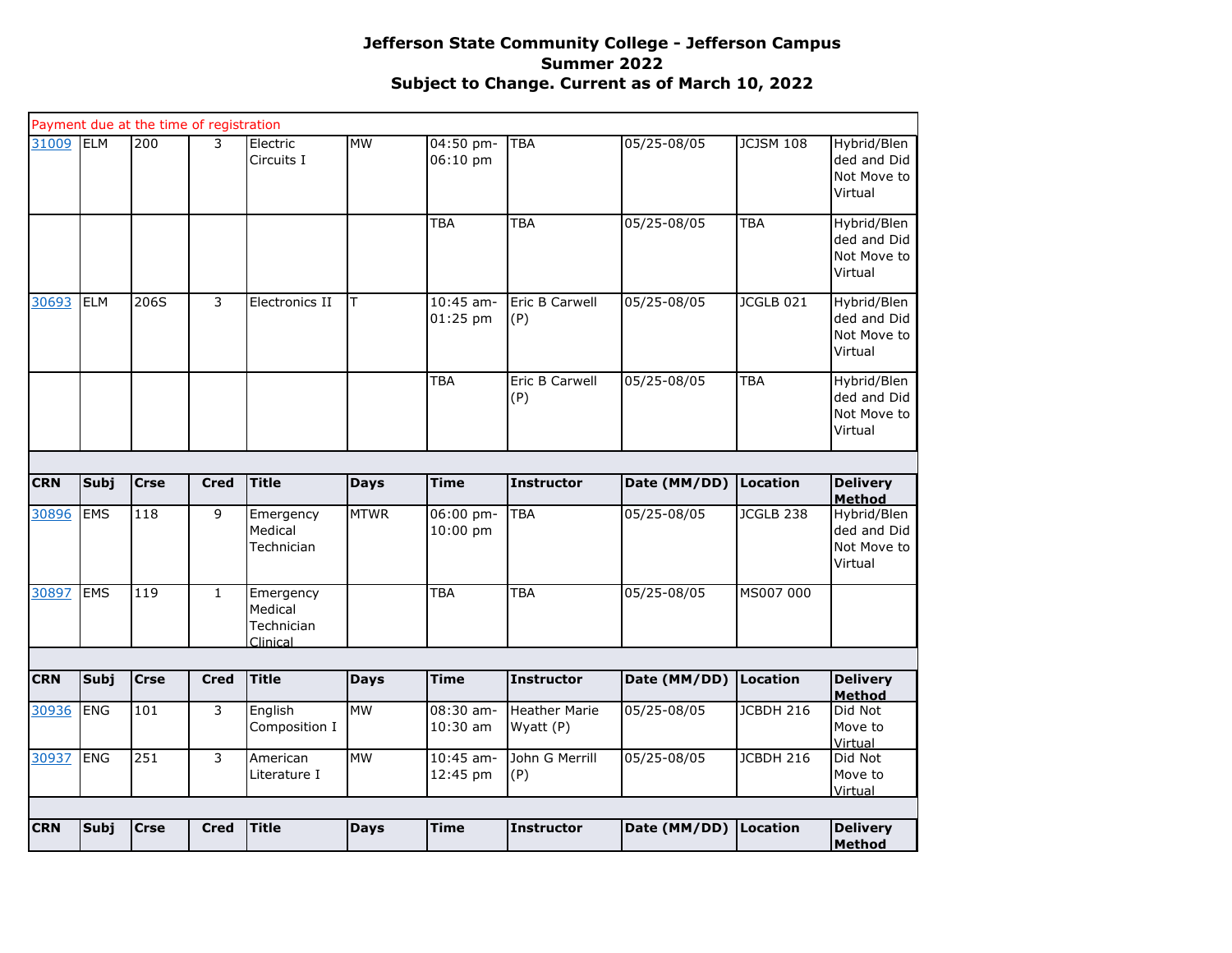|            |             | Payment due at the time of registration |                |                                         |                         |                         |                                 |              |                 |                                                      |
|------------|-------------|-----------------------------------------|----------------|-----------------------------------------|-------------------------|-------------------------|---------------------------------|--------------|-----------------|------------------------------------------------------|
| 30393      | <b>FSE</b>  | 202                                     | 3              | Advanced<br>Embalming                   | $\overline{\mathsf{W}}$ | 08:30 am-<br>12:30 pm   | Jzyk S Ennis (P)                | 05/25-08/05  | <b>JCHMB G9</b> | Did Not<br>Move to<br>Virtual                        |
| 30394      | <b>FSE</b>  | 207                                     | 3              | Thantochemist T<br>ry                   |                         | $08:00$ am-<br>12:00 pm | <b>TBA</b>                      | 05/25-08/05  | <b>JCHMB G9</b> | Did Not<br>Move to<br>Virtual                        |
| 30395      | <b>FSE</b>  | 214                                     | 3              | Advanced<br>Restorative Art             | W                       | 01:30 pm-<br>05:30 pm   | <b>Venus Riley</b><br>Smith (P) | 05/25-08/05  | <b>JCHMB G9</b> | Did Not<br>Move to<br>Virtual                        |
| 30396      | <b>FSE</b>  | 226                                     | $\overline{3}$ | Funeral<br>Service<br>Management<br>TΤ  | T                       | $01:00$ pm-<br>05:00 pm | Jzyk S Ennis (P)                | 05/25-08/05  | JCHMB G9        | Did Not<br>Move to<br>Virtual                        |
| 30609      | <b>FSE</b>  | 228                                     | 3              | Funeral<br>Service<br><u>Internship</u> |                         | TBA                     | Venus Riley<br>Smith (P)        | 05/25-08/05  | <b>JCHMB G9</b> |                                                      |
|            |             |                                         |                |                                         |                         |                         |                                 |              |                 |                                                      |
| <b>CRN</b> | <b>Subj</b> | <b>Crse</b>                             | <b>Cred</b>    | <b>Title</b>                            | <b>Days</b>             | <b>Time</b>             | <b>Instructor</b>               | Date (MM/DD) | <b>Location</b> | <b>Delivery</b><br><b>Method</b>                     |
| 30901      | <b>HST</b>  | 140                                     | 5              | Histochemistry M                        |                         | 05:00 pm-<br>09:00 pm   | Marvin Lamar<br>Jones (P)       | 05/25-08/05  | <b>JCGLB</b>    | Hybrid/Blen<br>ded and Did<br>Not Move to<br>Virtual |
|            |             |                                         |                |                                         | T                       | 03:30 pm-<br>08:50 pm   | Marvin Lamar<br>Jones (P)       | 05/25-08/05  | JCGLB 009       | Hybrid/Blen<br>ded and Did<br>Not Move to<br>Virtual |
| 30902      | <b>HST</b>  | 140                                     | $\overline{5}$ | Histochemistry M                        |                         | 05:00 pm-<br>09:00 pm   | Marvin Lamar<br>Jones (P)       | 05/25-08/05  | <b>JCGLB</b>    | Hybrid/Blen<br>ded and Did<br>Not Move to<br>Virtual |
|            |             |                                         |                |                                         | S                       | $08:30$ am-<br>01:50 pm | Marvin Lamar<br>Jones (P)       | 05/25-08/05  | JCGLB 009       | Hybrid/Blen<br>ded and Did<br>Not Move to<br>Virtual |
| 30903      | <b>HST</b>  | 210                                     | $\overline{4}$ | Histopathology W                        |                         | <b>TBA</b>              | Marvin Lamar<br>Jones (P)       | 05/25-08/05  | <b>JCGLB</b>    | Internet                                             |
|            |             |                                         |                |                                         |                         |                         |                                 |              |                 |                                                      |
| <b>CRN</b> | Subj        | <b>Crse</b>                             | <b>Cred</b>    | <b>Title</b>                            | <b>Days</b>             | <b>Time</b>             | <b>Instructor</b>               | Date (MM/DD) | Location        | <b>Delivery</b><br><b>Method</b>                     |
| 30932      | <b>HUM</b>  | 298A                                    | 3              | College<br>Scholar's<br>Team            | F                       | $01:00$ pm-<br>03:00 pm | John G Merrill<br>(P)           | 05/25-08/05  | JCBDH 208       | Did Not<br>Move to<br>Virtual                        |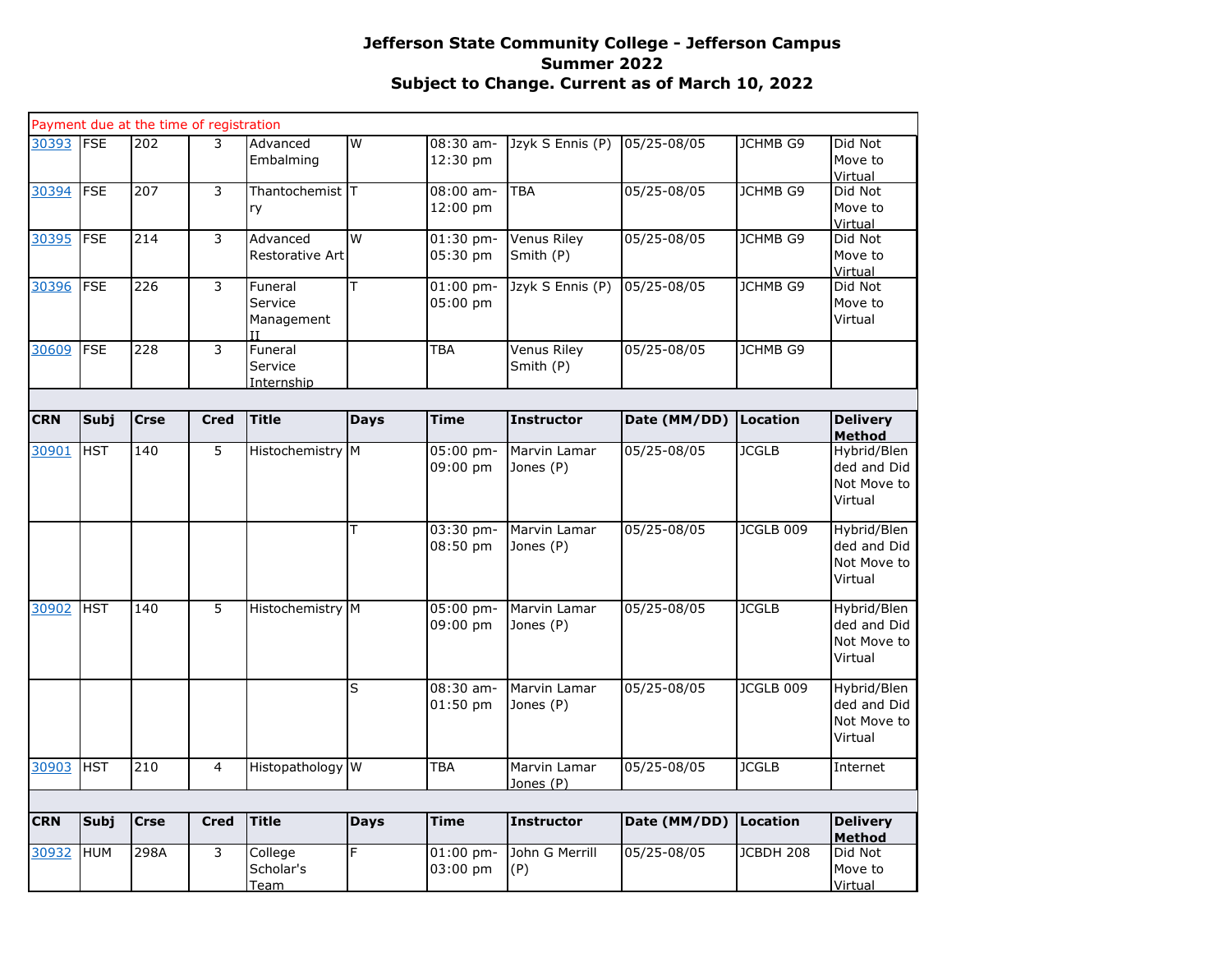|            |             | Payment due at the time of registration |             |                                    |                        |                           |                      |              |                  |                                                                                           |
|------------|-------------|-----------------------------------------|-------------|------------------------------------|------------------------|---------------------------|----------------------|--------------|------------------|-------------------------------------------------------------------------------------------|
| <b>CRN</b> | Subj        | <b>Crse</b>                             | <b>Cred</b> | <b>Title</b>                       | <b>Days</b>            | <b>Time</b>               | <b>Instructor</b>    | Date (MM/DD) | Location         | <b>Delivery</b><br><b>Method</b>                                                          |
| 30983      | <b>MTH</b>  | 98                                      | 4           | Elementary<br>Algebra              | <b>MW</b>              | $11:00$ am-<br>$01:40$ pm | <b>TBA</b>           | 05/25-08/05  | JCCAR 312        | Web<br>Required<br>and<br>Develoment<br>al Jefferson<br>and Did Not<br>Move to<br>Virtual |
| 30984      | <b>MTH</b>  | 98                                      | 4           | Elementary<br>Algebra              | $\overline{\text{TR}}$ | 08:30 am-<br>$11:10$ am   | <b>TBA</b>           | 05/25-08/05  | <b>JCCAR 312</b> | Web<br>Required<br>and<br>Develoment<br>al Jefferson<br>and Did Not<br>Move to<br>Virtual |
| 30973      | MTH         | 100                                     | 3           | Intermediate<br>College<br>Algebra | <b>MW</b>              | $08:30$ am-<br>10:30 am   | Ethel L Fall (P)     | 05/25-08/05  | JCRCH 234        | Web<br>Required<br>and Did Not<br>Move to<br>Virtual                                      |
| 30974      | MTH         | 100                                     | 3           | Intermediate<br>College<br>Algebra | <b>TR</b>              | 08:30 am-<br>$10:30$ am   | Vicki H Adams<br>(P) | 05/25-08/05  | JCRCH 321        | Web<br>Required<br>and Did Not<br>Move to<br>Virtual                                      |
| 30975      | <b>IMTH</b> | $\overline{112}$                        | 3           | Precalculus<br>Algebra             | $\overline{\text{TR}}$ | 08:30 am-<br>$10:30$ am   | Samuel White<br>(P)  | 05/25-08/05  | <b>JCCAR 310</b> | Web<br>Required<br>and Did Not<br>Move to<br>Virtual                                      |
| <b>CRN</b> | Subj        | <b>Crse</b>                             | <b>Cred</b> | <b>Title</b>                       | <b>Days</b>            | <b>Time</b>               | <b>Instructor</b>    | Date (MM/DD) | Location         | <b>Delivery</b>                                                                           |
| 30612      | <b>MET</b>  | 190                                     | 4           | Mechanical                         | $\overline{\text{TR}}$ | $06:20$ pm-               | <b>TBA</b>           | 05/25-08/05  | <b>JCJSM 118</b> | <b>Method</b><br>Hybrid/Blen                                                              |
|            |             |                                         |             | Tools I                            |                        | 09:00 pm                  |                      |              |                  | ded and Did<br>Not Move to<br>Virtual                                                     |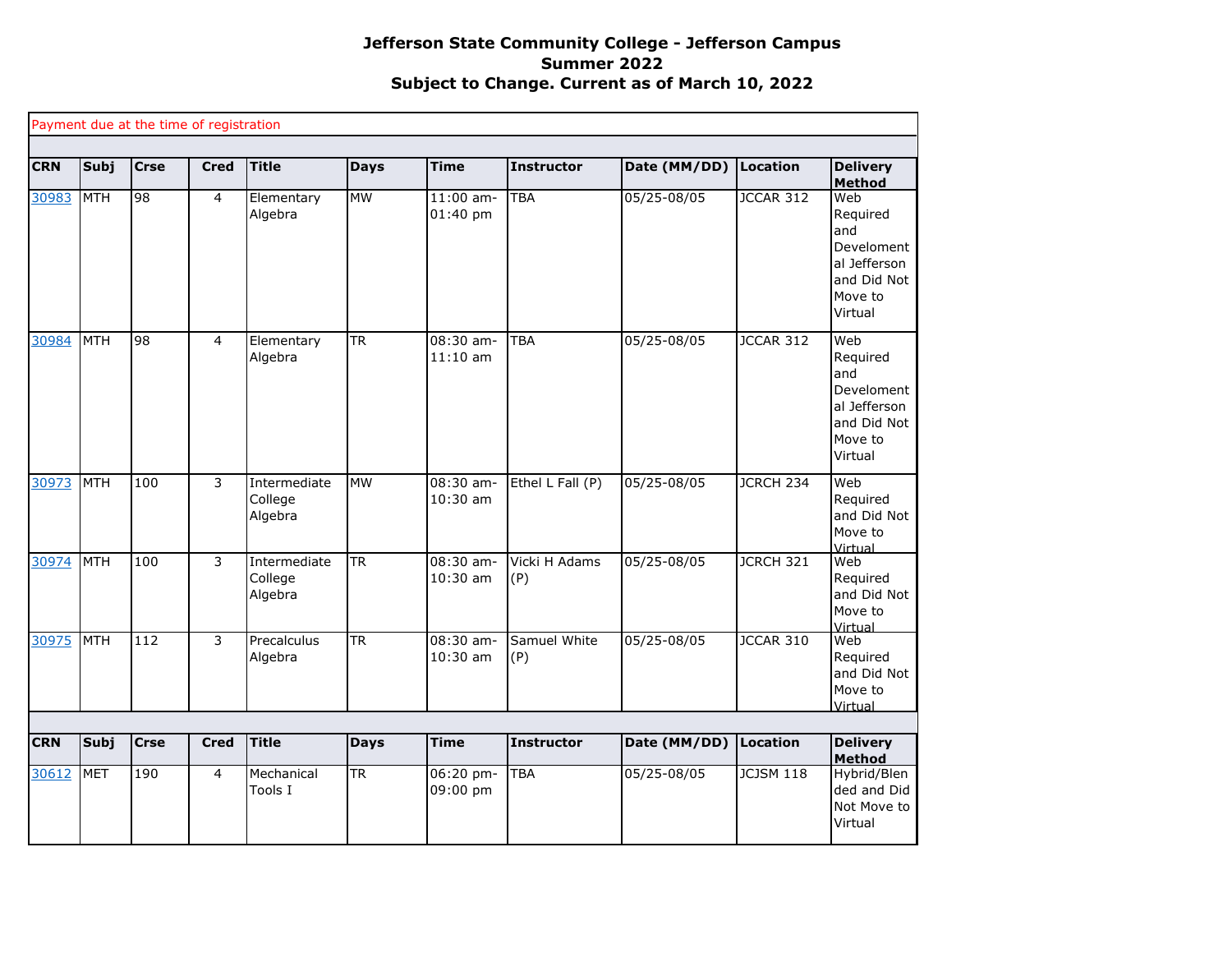|            |            | Payment due at the time of registration |                |                          |                |                         |                                   |              |                  |                                                      |
|------------|------------|-----------------------------------------|----------------|--------------------------|----------------|-------------------------|-----------------------------------|--------------|------------------|------------------------------------------------------|
|            |            |                                         |                |                          |                | <b>TBA</b>              | <b>TBA</b>                        | 05/25-08/05  | TBA              | Hybrid/Blen<br>ded and Did<br>Not Move to<br>Virtual |
|            |            |                                         |                |                          |                |                         |                                   |              |                  |                                                      |
| <b>CRN</b> | Subj       | <b>Crse</b>                             | <b>Cred</b>    | <b>Title</b>             | <b>Days</b>    | <b>Time</b>             | <b>Instructor</b>                 | Date (MM/DD) | <b>Location</b>  | <b>Delivery</b><br><b>Method</b>                     |
| 30016      | <b>MLT</b> | 100S                                    | $\overline{2}$ | Phlebotomy               | T              | 02:30 pm-<br>04:50 pm   | Wendy Warren<br>Sweatt (P)        | 05/25-08/05  | <b>JCGLB 233</b> | Hybrid/Blen<br>ded                                   |
|            |            |                                         |                |                          |                | <b>TBA</b>              | Wendy Warren<br>Sweatt (P)        | 05/25-08/05  | <b>TBA</b>       | Hybrid/Blen<br>ded                                   |
| 30018      | <b>MLT</b> | 111S                                    | 3              | Urinalysis               | ${\sf M}$      | 08:30 am-<br>$11:10$ am | Candance C Hill<br>(P)            | 05/25-08/05  | JCGLB 228        | Hybrid/Blen<br>ded and Did<br>Not Move to<br>Virtual |
|            |            |                                         |                |                          |                | $11:30$ am-<br>02:10 pm | Candance C Hill<br>(P)            | 05/25-08/05  | <b>TBA</b>       | Hybrid/Blen<br>ded and Did<br>Not Move to<br>Virtual |
| 30020      | <b>MLT</b> | 131S                                    | $\overline{4}$ | Laboratory<br>Techniques | ${\sf M}$      | 08:30 am-<br>$11:10$ am | Wendy Warren<br>Sweatt (P)        | 05/25-08/05  | JCGLB 233        | Hybrid/Blen<br>ded                                   |
|            |            |                                         |                |                          |                | <b>TBA</b>              | Wendy Warren<br>Sweatt (P)        | 05/25-08/05  | <b>TBA</b>       | Hybrid/Blen<br>ded                                   |
| 30021      | <b>MLT</b> | 142S                                    | 3              | Microbiology II W        |                | $08:30$ am-<br>09:50 am | Wendy Warren<br>Sweatt (P)        | 05/25-08/05  | JCGLB 228        | Did Not<br>Move to<br>Virtual                        |
|            |            |                                         |                |                          | $\overline{W}$ | $11:30$ am-<br>02:10 pm | Wendy Warren<br>Sweatt (P)        | 05/25-08/05  | JCGLB 228        | Did Not<br>Move to<br>Virtual                        |
|            |            |                                         |                |                          | $\overline{R}$ | $01:30$ pm-<br>02:50 pm | <b>Wendy Warren</b><br>Sweatt (P) | 05/25-08/05  | JCGLB 228        | Did Not<br>Move to<br>Virtual                        |
| 30022      | <b>MLT</b> | 142S                                    | 3              | Microbiology II W        |                | $11:30$ am-<br>02:10 pm | Wendy Warren<br>Sweatt (P)        | 05/25-08/05  | JCGLB 228        | Did Not<br>Move to<br>Virtual                        |
|            |            |                                         |                |                          | W              | 02:30 pm-<br>03:50 pm   | Wendy Warren<br>Sweatt (P)        | 05/25-08/05  | JCGLB 228        | Did Not<br>Move to<br>Virtual                        |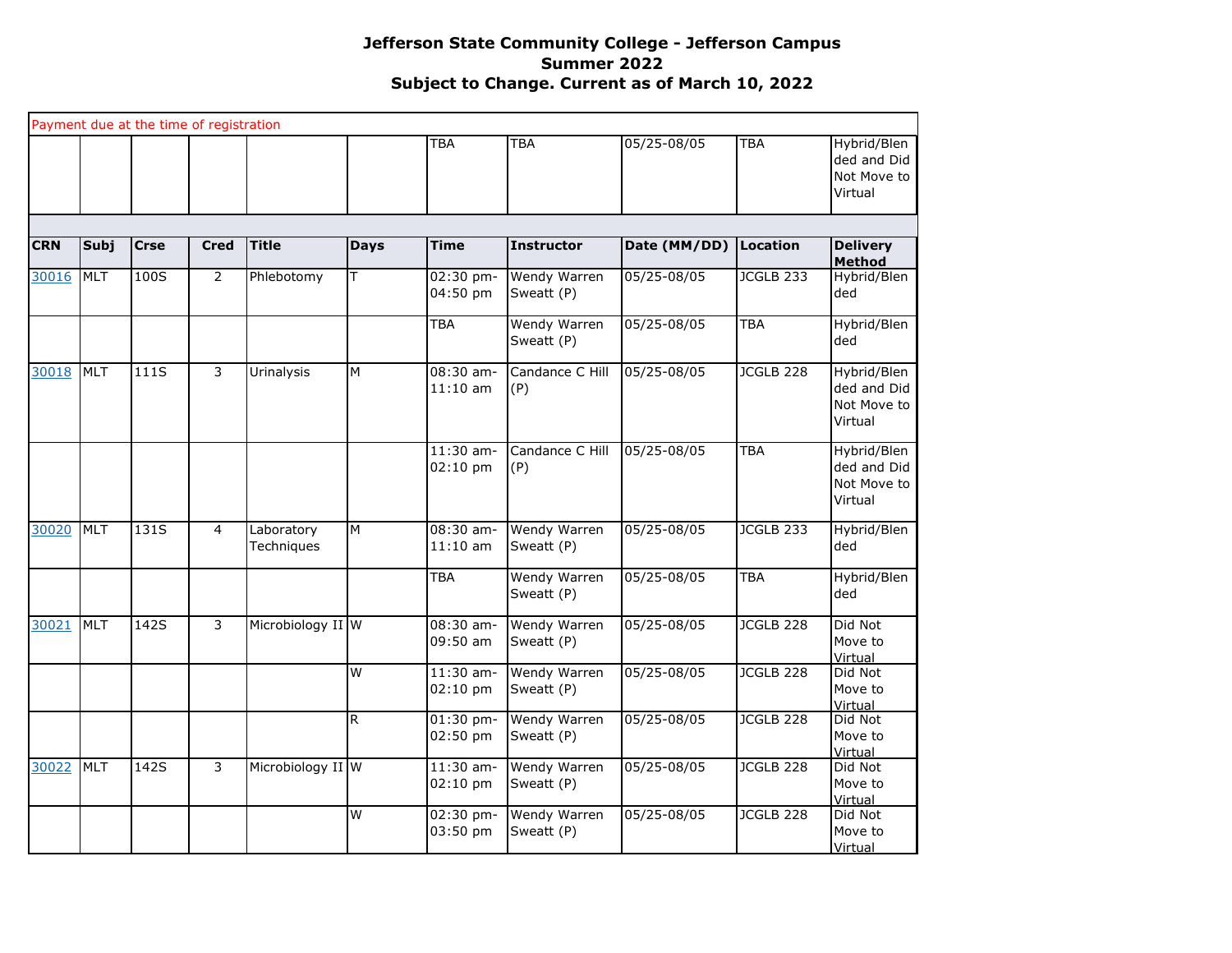| <b>MLT</b><br>161S<br>$\overline{2}$<br>30023<br>Simulation<br>30899<br>MLT<br>181S<br>$\overline{2}$<br>Immunology<br><b>MLT</b><br>$\overline{2}$<br>30900<br>181S<br>Immunology<br>295S<br>30599<br><b>MLT</b><br>$\overline{2}$<br>Medical<br>Laboratory<br>Practicum<br>Microbioloav<br>MLT<br>296S<br>$\overline{2}$<br>30600<br>Medical<br>Laboratory<br>Practicum-<br>Immunohemat<br>ology<br><b>Title</b><br><b>CRN</b><br><b>Subj</b><br><b>Crse</b><br><b>Cred</b><br>30933<br><b>MUS</b><br>101<br>3<br><b>Music</b><br>Appreciation<br><b>Title</b><br><b>CRN</b><br><b>Cred</b> |                        |                            |             |                                                                           |                       |                 | Method                                               |
|-----------------------------------------------------------------------------------------------------------------------------------------------------------------------------------------------------------------------------------------------------------------------------------------------------------------------------------------------------------------------------------------------------------------------------------------------------------------------------------------------------------------------------------------------------------------------------------------------|------------------------|----------------------------|-------------|---------------------------------------------------------------------------|-----------------------|-----------------|------------------------------------------------------|
|                                                                                                                                                                                                                                                                                                                                                                                                                                                                                                                                                                                               |                        | <b>Subj</b><br><b>Crse</b> | <b>Days</b> | <b>Time</b><br><b>Instructor</b>                                          | Date (MM/DD) Location |                 | <b>Delivery</b>                                      |
|                                                                                                                                                                                                                                                                                                                                                                                                                                                                                                                                                                                               |                        |                            |             | 12:45 pm<br>Thomas (P)                                                    |                       |                 | Move to<br>Virtual                                   |
|                                                                                                                                                                                                                                                                                                                                                                                                                                                                                                                                                                                               | $\overline{\text{TR}}$ |                            |             | $10:45$ am-<br>Michael L                                                  | 05/25-08/05           | <b>JCFSC JR</b> | Did Not                                              |
|                                                                                                                                                                                                                                                                                                                                                                                                                                                                                                                                                                                               |                        |                            | <b>Days</b> | <b>Time</b><br><b>Instructor</b>                                          | Date (MM/DD)          | Location        | <b>Delivery</b><br>Method                            |
|                                                                                                                                                                                                                                                                                                                                                                                                                                                                                                                                                                                               |                        |                            |             |                                                                           |                       |                 |                                                      |
|                                                                                                                                                                                                                                                                                                                                                                                                                                                                                                                                                                                               |                        |                            |             |                                                                           |                       |                 |                                                      |
|                                                                                                                                                                                                                                                                                                                                                                                                                                                                                                                                                                                               |                        |                            |             | <b>TBA</b><br>Candance C Hill<br>(P)                                      | 05/25-08/05           | MS007 000       | Hybrid/Blen<br>ded                                   |
|                                                                                                                                                                                                                                                                                                                                                                                                                                                                                                                                                                                               |                        |                            |             | <b>TBA</b><br>Wendy Warren<br>Sweatt (P)                                  | 05/25-08/05           | MS007 000       | Hybrid/Blen<br>ded                                   |
|                                                                                                                                                                                                                                                                                                                                                                                                                                                                                                                                                                                               | T                      |                            |             | $01:00$ pm-<br>Candance C Hill<br>03:40 pm<br>(P)                         | 05/25-08/05           | JCGLB 228       | Hybrid/Blen<br>ded and Did<br>Not Move to<br>Virtual |
|                                                                                                                                                                                                                                                                                                                                                                                                                                                                                                                                                                                               | T                      |                            |             | $11:20$ am-<br>Candance C Hill<br>12:40 pm<br>(P)                         | 05/25-08/05           | JCGLB 164       | Hybrid/Blen<br>ded and Did<br>Not Move to<br>Virtual |
|                                                                                                                                                                                                                                                                                                                                                                                                                                                                                                                                                                                               | T                      |                            |             | $11:20$ am-<br>Candance C Hill<br>12:40 pm<br>(P)                         | 05/25-08/05           | JCGLB 164       | Hybrid/Blen<br>ded and Did<br>Not Move to<br>Virtual |
|                                                                                                                                                                                                                                                                                                                                                                                                                                                                                                                                                                                               | T                      |                            |             | 08:30 am-<br>Candance C Hill<br>$11:10$ am<br>(P)                         | 05/25-08/05           | JCGLB 228       | Hybrid/Blen<br>ded and Did<br>Not Move to<br>Virtual |
|                                                                                                                                                                                                                                                                                                                                                                                                                                                                                                                                                                                               | Integrated Lab R       |                            |             | $08:30$ am-<br>Wendy Warren<br>01:20 pm<br>Sweatt (P),<br>Candance C Hill | 05/25-08/05           | JCGLB 228       | Hybrid/Blen<br>ded                                   |
| Payment due at the time of registration                                                                                                                                                                                                                                                                                                                                                                                                                                                                                                                                                       | R                      |                            |             | 03:00 pm-<br>Wendy Warren<br>04:20 pm<br>Sweatt (P)                       | 05/25-08/05           | JCGLB 228       | Did Not<br>Move to<br>Virtual                        |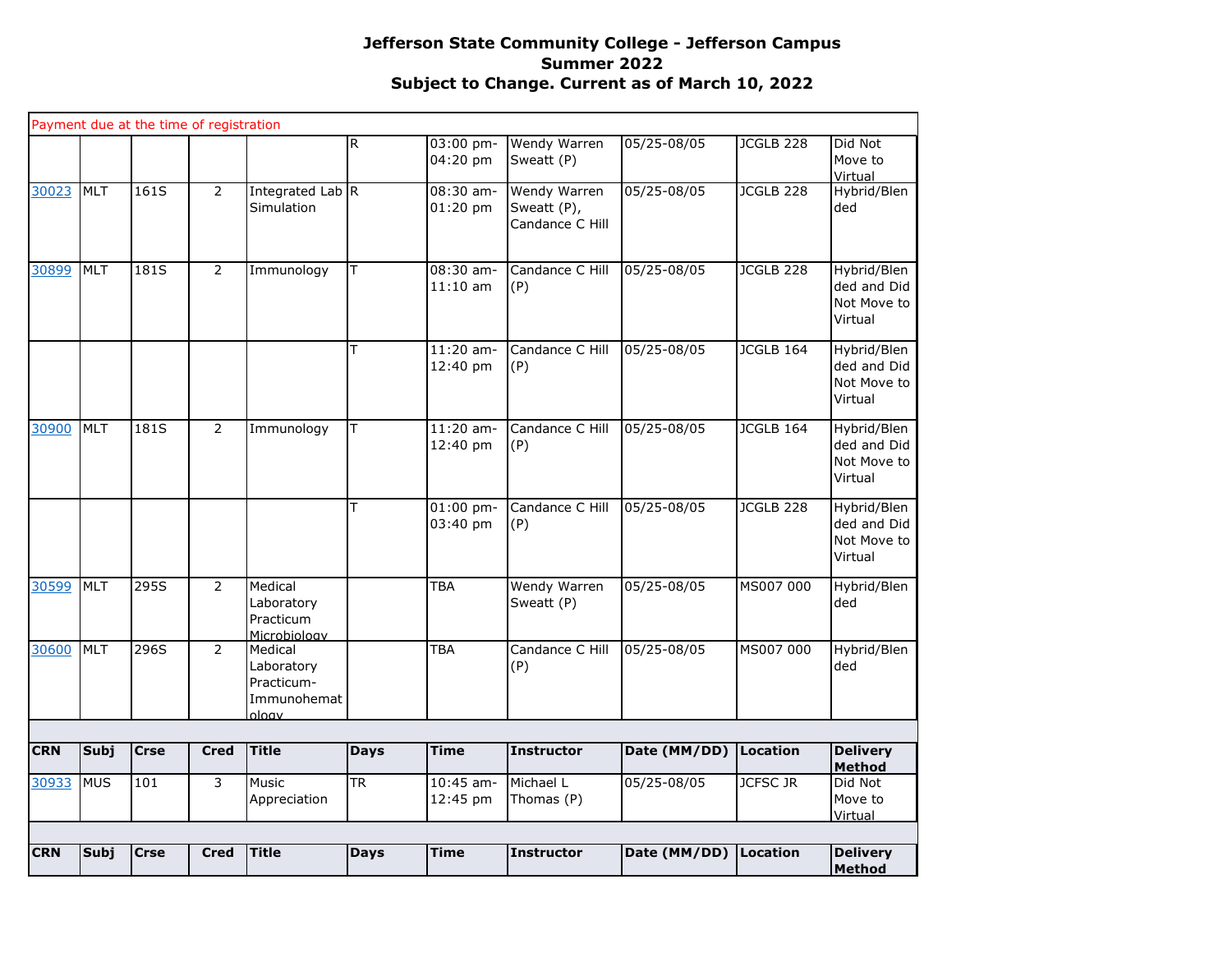|       |            | Payment due at the time of registration |                |                                                            |                         |                                 |            |                 |              |                    |
|-------|------------|-----------------------------------------|----------------|------------------------------------------------------------|-------------------------|---------------------------------|------------|-----------------|--------------|--------------------|
| 30782 | <b>NUR</b> | 112                                     | $\overline{7}$ | Fundamental<br>Concepts of<br>Nursing                      | M                       | 10:00 am-<br>12:00 pm           | <b>TBA</b> | 05/25-08/05     | JCGLB 134    | Hybrid/Blen<br>ded |
|       |            |                                         |                |                                                            | M                       | 12:30 pm-<br>$01:30$ pm         | <b>TBA</b> | 05/25-08/05     | JCGLB 134    | Hybrid/Blen<br>ded |
|       |            |                                         |                |                                                            | <b>TWRF</b>             | TBA                             | <b>TBA</b> | 05/25-08/05     | <b>MS007</b> | Hybrid/Blen<br>ded |
|       |            |                                         |                |                                                            | <b>TWRF</b>             | TBA                             | <b>TBA</b> | 05/25-08/05     | <b>JCGLB</b> | Hybrid/Blen<br>ded |
|       |            |                                         |                |                                                            | T                       | $10:00$ am-<br>12:00 pm         | <b>TBA</b> | $05/25 - 08/05$ | JCGLB 134    | Hybrid/Blen<br>ded |
|       |            |                                         |                |                                                            | T                       | 12:30 pm-<br>$01:30$ pm         | <b>TBA</b> | 05/25-08/05     | JCGLB 134    | Hybrid/Blen<br>ded |
| 30147 | <b>NUR</b> | 113                                     | 8              | Nursing<br>Concepts I                                      | <b>MWRF</b>             | TBA                             | <b>TBA</b> | 05/25-08/05     | <b>JCGLB</b> | Hybrid/Blen<br>heh |
|       |            |                                         |                |                                                            | <b>MWRF</b>             | <b>TBA</b>                      | <b>TBA</b> | 05/25-08/05     | <b>MS007</b> | Hybrid/Blen<br>ded |
|       |            |                                         |                |                                                            | $\overline{M}$          | 09:00 am-<br>10:00 am           | <b>TBA</b> | 05/25-08/05     | JCGLB 148    | Hybrid/Blen<br>ded |
|       |            |                                         |                |                                                            | T                       | 09:00 am-<br>$02:00$ pm         | <b>TBA</b> | 05/25-08/05     | JCGLB 148    | Hybrid/Blen<br>ded |
| 30151 | <b>NUR</b> | 114                                     | 8              | Nursing<br>Concepts II                                     | <b>MTWFSU</b>           | <b>TBA</b>                      | <b>TBA</b> | 05/25-08/05     | <b>MS007</b> | Hybrid/Blen<br>ded |
|       |            |                                         |                |                                                            | W                       | 09:00 am-<br>$12:30 \text{ pm}$ | <b>TBA</b> | 05/25-08/05     | <b>JCGLB</b> | Hybrid/Blen<br>ded |
|       |            |                                         |                |                                                            | $\overline{R}$          | 09:00 am-<br>$11:00$ am         | <b>TBA</b> | 05/25-08/05     | <b>JCGLB</b> | Hybrid/Blen<br>ded |
|       |            |                                         |                |                                                            | $\overline{R}$          | 12:00 pm-<br>$02:00$ pm         | <b>TBA</b> | 05/25-08/05     | <b>JCGLB</b> | Hybrid/Blen<br>ded |
| 30159 | <b>NUR</b> | 115                                     | $\overline{2}$ | Evidence<br><b>Based Clinical</b><br>Reason                | W                       | 01:30 pm-<br>03:00 pm           | <b>TBA</b> | 05/25-08/05     | <b>JCGLB</b> | Hybrid/Blen<br>ded |
|       |            |                                         |                |                                                            |                         | <b>TBA</b>                      | TBA        | 05/25-08/05     | <b>MS007</b> | Hybrid/Blen<br>ded |
| 30167 | <b>NUR</b> | 211                                     | $\overline{7}$ | Advanced<br>Nursing<br>Concepts                            | <b>MTWRF</b>            | TBA                             | <b>TBA</b> | 05/25-08/05     | <b>MS007</b> | Hybrid/Blen<br>ded |
|       |            |                                         |                |                                                            | W                       | 09:00 am-<br>12:00 pm           | <b>TBA</b> | 05/25-08/05     | <b>JCGLB</b> | Hybrid/Blen<br>ded |
|       |            |                                         |                |                                                            | W                       | 01:00 pm-<br>04:00 pm           | <b>TBA</b> | 05/25-08/05     | <b>JCGLB</b> | Hybrid/Blen<br>ded |
| 30169 | <b>NUR</b> | 221                                     | $\overline{7}$ | Advanced<br>Evidence<br><b>Based Clinical</b><br>Reasoning | $\overline{\mathsf{T}}$ | 09:00 am-<br>01:30 pm           | <b>TBA</b> | 05/25-08/05     | <b>JCGLB</b> | Hybrid/Blen<br>ded |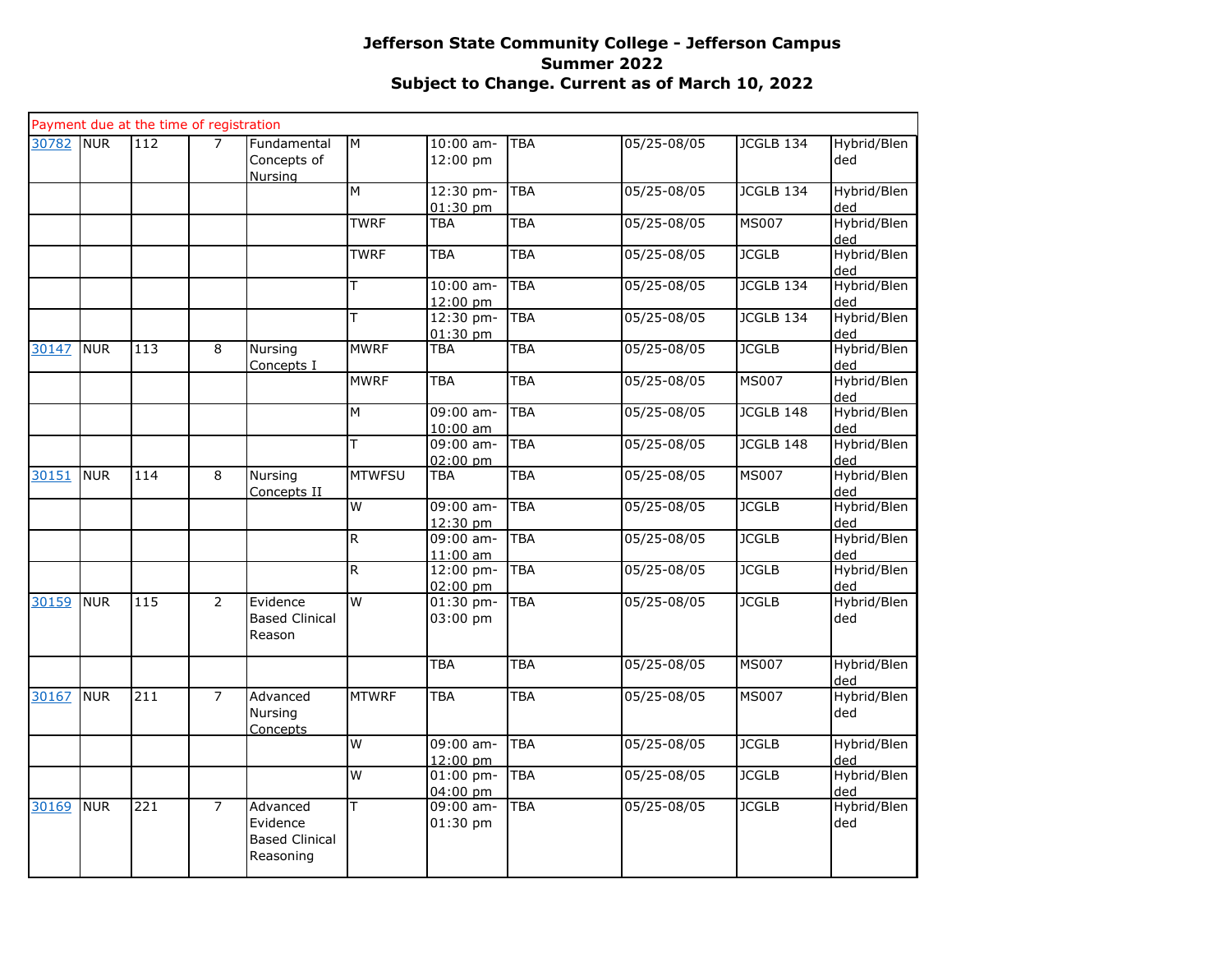|            |             |             | Payment due at the time of registration |                                               |             |                         |                                     |              |                  |                                                      |
|------------|-------------|-------------|-----------------------------------------|-----------------------------------------------|-------------|-------------------------|-------------------------------------|--------------|------------------|------------------------------------------------------|
|            |             |             |                                         |                                               |             | <b>TBA</b>              | <b>TBA</b>                          | 05/25-08/05  | <b>MS007</b>     | Hybrid/Blen<br>ded                                   |
|            |             |             |                                         |                                               |             |                         |                                     |              |                  |                                                      |
| <b>CRN</b> | <b>Subj</b> | <b>Crse</b> | <b>Cred</b>                             | <b>Title</b>                                  | <b>Days</b> | <b>Time</b>             | <b>Instructor</b>                   | Date (MM/DD) | <b>Location</b>  | <b>Delivery</b><br><b>Method</b>                     |
| 30867      | PHY         | 115         | 4                                       | Technical<br>Physics                          | M           | 05:30 pm-<br>08:50 pm   | <b>TBA</b>                          | 05/25-08/05  | JCCAR 217        | Did Not<br>Move to<br>Virtual                        |
|            |             |             |                                         |                                               | W           | 05:30 pm-<br>$06:10$ pm | <b>TBA</b>                          | 05/25-08/05  | JCCAR 217        | Did Not<br>Move to<br>Virtual                        |
|            |             |             |                                         |                                               | W           | 06:10 pm-<br>08:50 pm   | <b>TBA</b>                          | 05/25-08/05  | JCCAR 221        | Did Not<br>Move to<br>Virtual                        |
| 30982      | PHY         | 213S        | $\overline{4}$                          | General<br>Physics with<br>Calculus I         | T           | 01:00 pm-<br>05:00 pm   | Robert O Wallace 05/25-08/05<br>(P) |              | JCCAR 217        | Web<br>Reguired<br>and Did Not<br>Move to<br>Virtual |
|            |             |             |                                         |                                               | R           | $01:00$ pm-<br>03:40 pm | Robert O Wallace 05/25-08/05<br>(P) |              | JCCAR 221        | Web<br>Required<br>and Did Not<br>Move to<br>Virtual |
|            |             |             |                                         |                                               |             |                         |                                     |              |                  |                                                      |
| <b>CRN</b> | <b>Subj</b> | <b>Crse</b> | <b>Cred</b>                             | <b>Title</b>                                  | <b>Days</b> | <b>Time</b>             | <b>Instructor</b>                   | Date (MM/DD) | <b>Location</b>  | <b>Delivery</b><br><b>Method</b>                     |
| 30934      | <b>PSY</b>  | 200         | 3                                       | General<br>Psychology                         | <b>TR</b>   | $08:30$ am-<br>10:30 am | <b>TBA</b>                          | 05/25-08/05  | <b>JCBDH 216</b> | Did Not<br>Move to<br>Virtual                        |
|            |             |             |                                         |                                               |             |                         |                                     |              |                  |                                                      |
| <b>CRN</b> | <b>Subj</b> | <b>Crse</b> | <b>Cred</b>                             | <b>Title</b>                                  | <b>Days</b> | <b>Time</b>             | <b>Instructor</b>                   | Date (MM/DD) | <b>Location</b>  | <b>Delivery</b><br><b>Method</b>                     |
| 30935      | <b>SOC</b>  | 200         | 3                                       | Introduction to MW<br>Sociology               |             | 10:45 am-<br>12:45 pm   | Lucy Horsley<br>Lewis (P)           | 05/25-08/05  | JCBDH 208        | Did Not<br>Move to<br>Virtual                        |
|            |             |             |                                         |                                               |             |                         |                                     |              |                  |                                                      |
| <b>CRN</b> | Subj        | <b>Crse</b> | <b>Cred</b>                             | <b>Title</b>                                  | <b>Days</b> | <b>Time</b>             | <b>Instructor</b>                   | Date (MM/DD) | <b>Location</b>  | <b>Delivery</b><br><b>Method</b>                     |
| 30198      | <b>WDT</b>  | 119         | 3                                       | Gas Metal<br>ARC/FLUX<br>Cored ARC<br>Weldina | <b>MW</b>   | $11:15$ am-<br>12:35 pm | Jeffrey M Wiley<br>(P)              | 05/25-08/05  | JCRCH 007        | Did Not<br>Move to<br>Virtual                        |
|            |             |             |                                         |                                               | <b>MW</b>   | 12:35 pm-<br>$01:55$ pm | Jeffrey M Wiley<br>(P)              | 05/25-08/05  | JCRCH 007        | Did Not<br>Move to<br>Virtual                        |